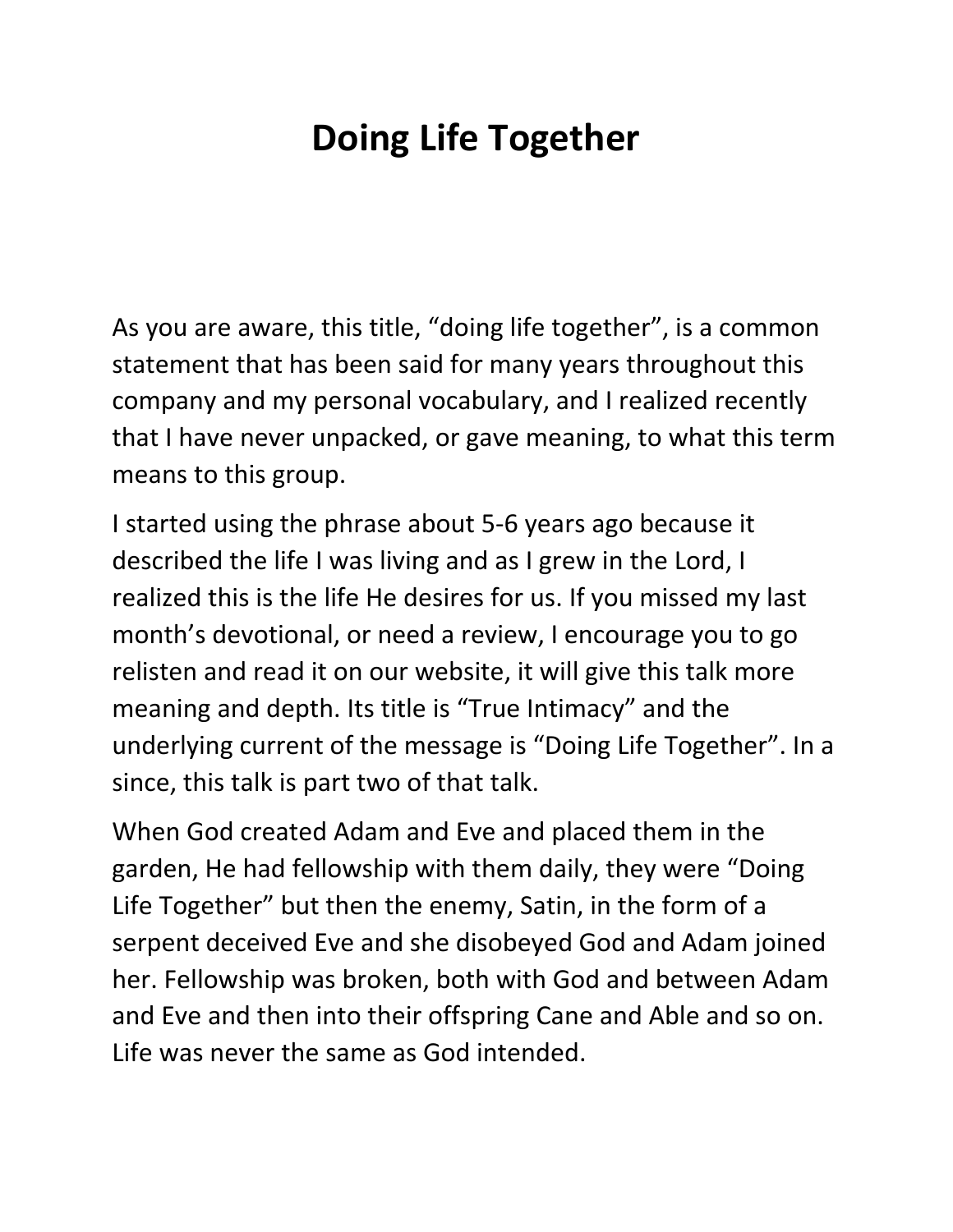But then God sent Jesus, the new Adam, and paid the price for our sin, being crucified on a cross, rising from the dead on the third day, and restoring us back to Him for those who believe. God never intended for us to do life apart from Him, that is why He sent His only son, to restore us back to daily fellowship, "Doing Life Together" with Him and fellow believers.

As I mentioned in my talk on True Intimacy some of us are afraid to let our guard down and show others our insecurities and weaknesses; we think we must put on a face of having it all together. But the truth is we all have struggles and weaknesses and we rarely, if ever, have it all together.

Here are some *scriptural* references, on how we should be "Doing Life Together". I researched in the New Testament; this is not all of them but a good sample. I looked up the phrase one another and this is what I found. Live at peace with one another; be devoted to one another; be of the same mind towards one another; love one another; do not judge one another; build up one another; accept one another; greet one another; serve one another; challenge one another; bear one another's burdens; be kind to one another; be subject to one another; consider one another; do not lie to one another; admonish one another; comfort one another; encourage one another; confess to one another; pray for one another; be hospitable to one another; share with one another; be humble towards one another; have fellowship with one another; and send gifts to one another.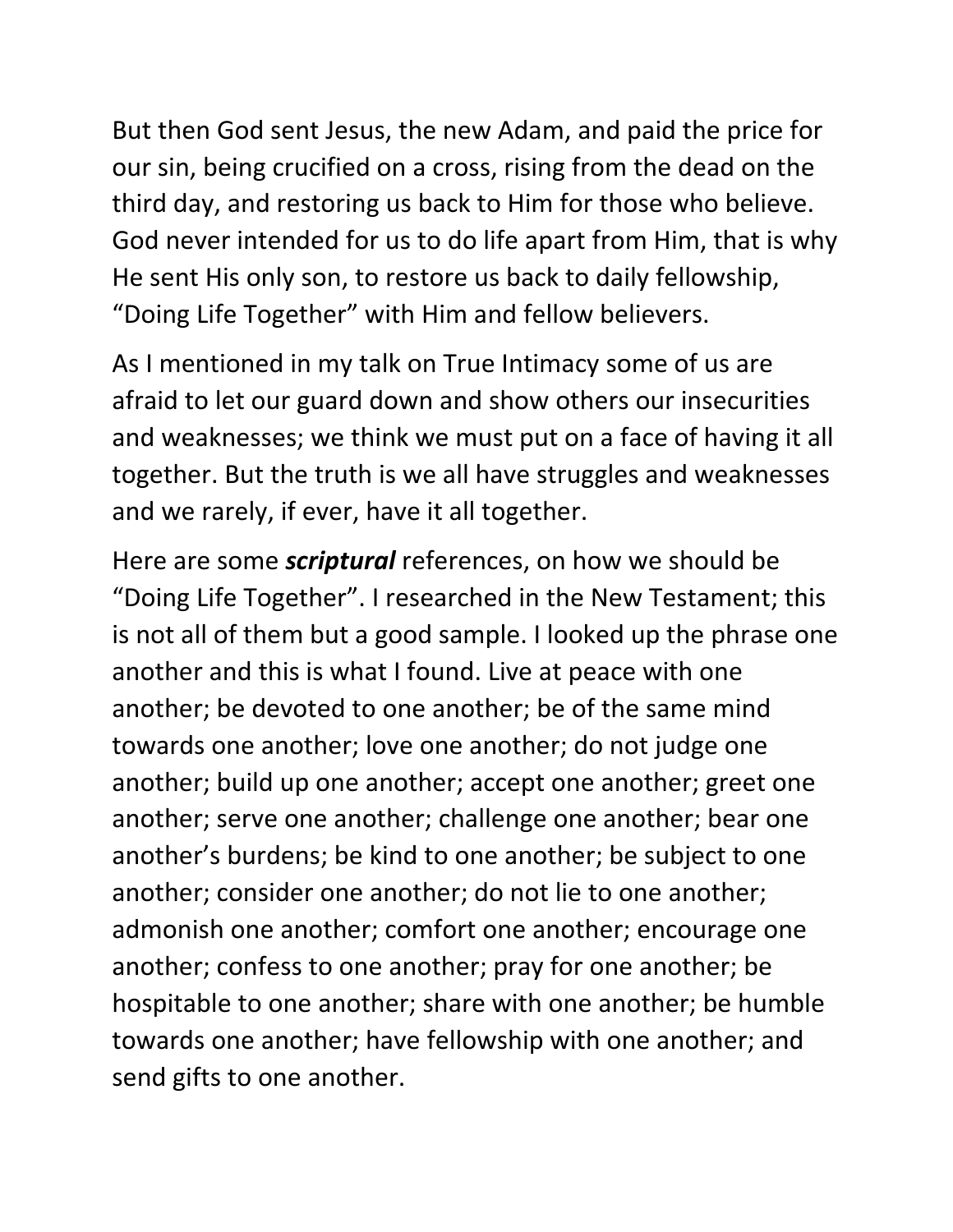A few years back I had a stress test on my heart and my cardiologist did not like one of the numbers from the test, so he wanted to put me in the hospital and run an angiogram of my heart. The procedure requires them to poke a hole in an artery in my groin and run a tube up towards my heart and shoot a contrast die in my arteries around my heart for a live Xray to evaluate my heart function. This test was not my first, it was my fourth, and the first 3 times the test revealed major problems with my heart and the surrounding cardiovascular system that required life threatening procedures to repair, including and blocked carotid, and triple bypass then a quadruple bypass. Needless to say, there was great concern on the outcome of this current test. The heart function number the cardiologist did not like was my ejection fraction. It's the ability for the heart to squeeze blood into your body. My number was about 40% lower than a healthy heart. The thinking was that my heart had been weekended by the 7 bypasses and the scar tissue that goes with that. You may ask what does this have to do with doing life together? With this current procedure I invited everybody I new to come down the hospital and wait it out with me and my sweet wife Kristy. About 20 friends and family showed up that day and this was just the ones who could come, I invited many more. At this point in my life, I had realized it's not just the good times you share with others, like a birthday party or wedding but it's also the challenging times in your life like having a medical test that could have a grave outcome. I called everybody I had been doing life together with and ask if they could come support me and Kristy. I know some of you are thinking that you would not want to burden your friends with